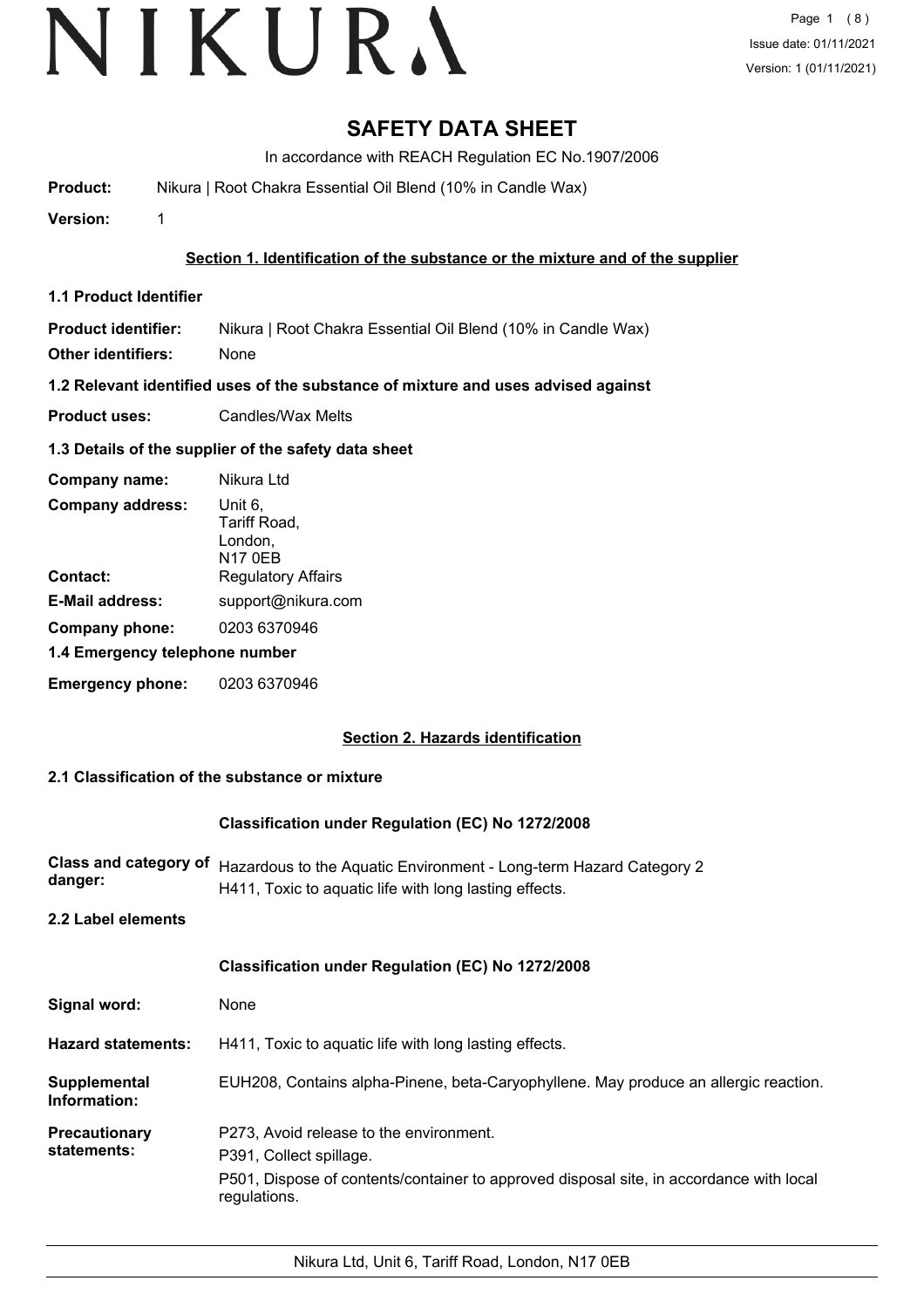Page 2 (8) Issue date: 01/11/2021 Version: 1 (01/11/2021)

# **SAFETY DATA SHEET**

In accordance with REACH Regulation EC No.1907/2006

**Product:** Nikura | Root Chakra Essential Oil Blend (10% in Candle Wax)

**Version:** 1



**2.3 Other hazards**

**Other hazards:** None

**Section 3. Composition / information on ingredients**

#### **3.2 Mixtures**

#### **Contains:**

| <b>Name</b>        | <b>CAS</b> | <b>EC</b> | <b>REACH Registration</b><br>No. | $\%$  | <b>Classification for</b><br>(CLP) 1272/2008                                                                                                               |
|--------------------|------------|-----------|----------------------------------|-------|------------------------------------------------------------------------------------------------------------------------------------------------------------|
| alpha-Cedrene      | 469-61-4   | 207-418-4 |                                  | 0.36% | Asp. Tox 1-Aquatic<br>Acute 1-Aquatic<br> Chronic 1:H304-H410.-                                                                                            |
| beta-Caryophyllene | 87-44-5    | 201-746-1 |                                  | 0.13% | Skin Sens. 1B-Asp.<br>Tox 1-Aquatic Chronic<br>4:H304-H317-H413.-                                                                                          |
| lalpha-Pinene      | 80-56-8    | 201-291-9 |                                  | 0.11% | Flam. Lig. 3-Acute Tox.<br>4-Skin Irrit, 2-Skin<br>Sens. 1B-Asp. Tox 1-<br>Aquatic Acute 1-<br>Aquatic Chronic 1;<br>IH226-H302-H304-<br>IH315-H317-H410.- |

**Substances with Community workplace exposure limits:**

Not Applicable

**Substances that are persistent, bioaccumulative and toxic or very persistent and very bioaccumulative, greater than 0.1%:**

Not Applicable

#### **Section 4. First-aid measures**

## **4.1 Description of first aid measures**

| Inhalation:           | Remove from exposure site to fresh air, keep at rest, and obtain medical attention.                            |
|-----------------------|----------------------------------------------------------------------------------------------------------------|
| Eye exposure:         | Flush immediately with water for at least 15 minutes. Contact physician if symptoms persist.                   |
| <b>Skin exposure:</b> | Remove contaminated clothes. Wash thoroughly with soap and water. Contact physician if<br>irritation persists. |
| Ingestion:            | Rinse mouth with water and obtain medical attention.                                                           |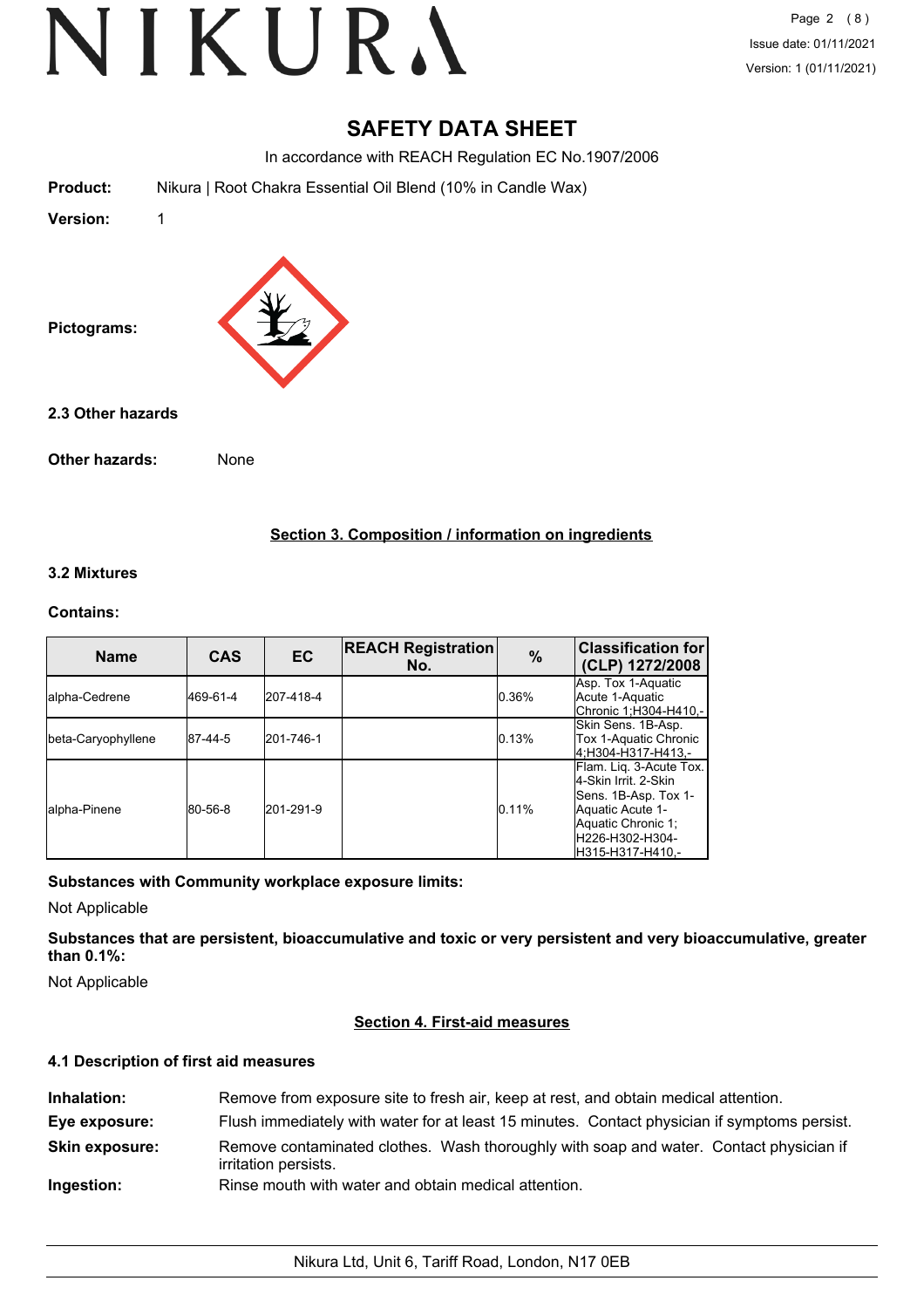# VIKURA

# **SAFETY DATA SHEET**

In accordance with REACH Regulation EC No.1907/2006

**Product:** Nikura | Root Chakra Essential Oil Blend (10% in Candle Wax)

**Version:** 1

**4.2 Most important symptoms and effects, both acute and delayed**

None expected, see Section 4.1 for further information.

## **4.3 Indication of any immediate medical attention and special treatment needed**

None expected, see Section 4.1 for further information.

## **SECTION 5: Firefighting measures**

#### **5.1 Extinguishing media**

Suitable media: Carbon dioxide, Dry chemical, Foam.

#### **5.2 Special hazards arising from the substance or mixture**

In case of fire, may be liberated: Carbon monoxide, Unidentified organic compounds.

## **5.3 Advice for fire fighters:**

In case of insufficient ventilation, wear suitable respiratory equipment.

#### **Section 6. Accidental release measures**

#### **6.1 Personal precautions, protective equipment and emergency procedures:**

Avoid inhalation. Avoid contact with skin and eyes. See protective measures under Section 7 and 8.

#### **6.2 Environmental precautions:**

Keep away from drains, surface and ground water, and soil.

#### **6.3 Methods and material for containment and cleaning up:**

Remove ignition sources. Provide adequate ventilation. Avoid excessive inhalation of vapours. Contain spillage immediately by use of sand or inert powder. Dispose of according to local regulations.

#### **6.4 Reference to other sections:**

Also refer to sections 8 and 13.

# **Section 7. Handling and storage**

#### **7.1 Precautions for safe handling:**

Keep away from heat, sparks, open flames and hot surfaces. - No smoking. Use personal protective equipment as required. Use in accordance with good manufacturing and industrial hygiene practices. Use in areas with adequate ventilation Do not eat, drink or smoke when using this product.

# **7.2 Conditions for safe storage, including any incompatibilities:**

Store in a well-ventilated place. Keep container tightly closed. Keep cool. Ground/bond container and receiving equipment. Use explosion-proof electrical, ventilating and lighting equipment. Use only non-sparking tools. Take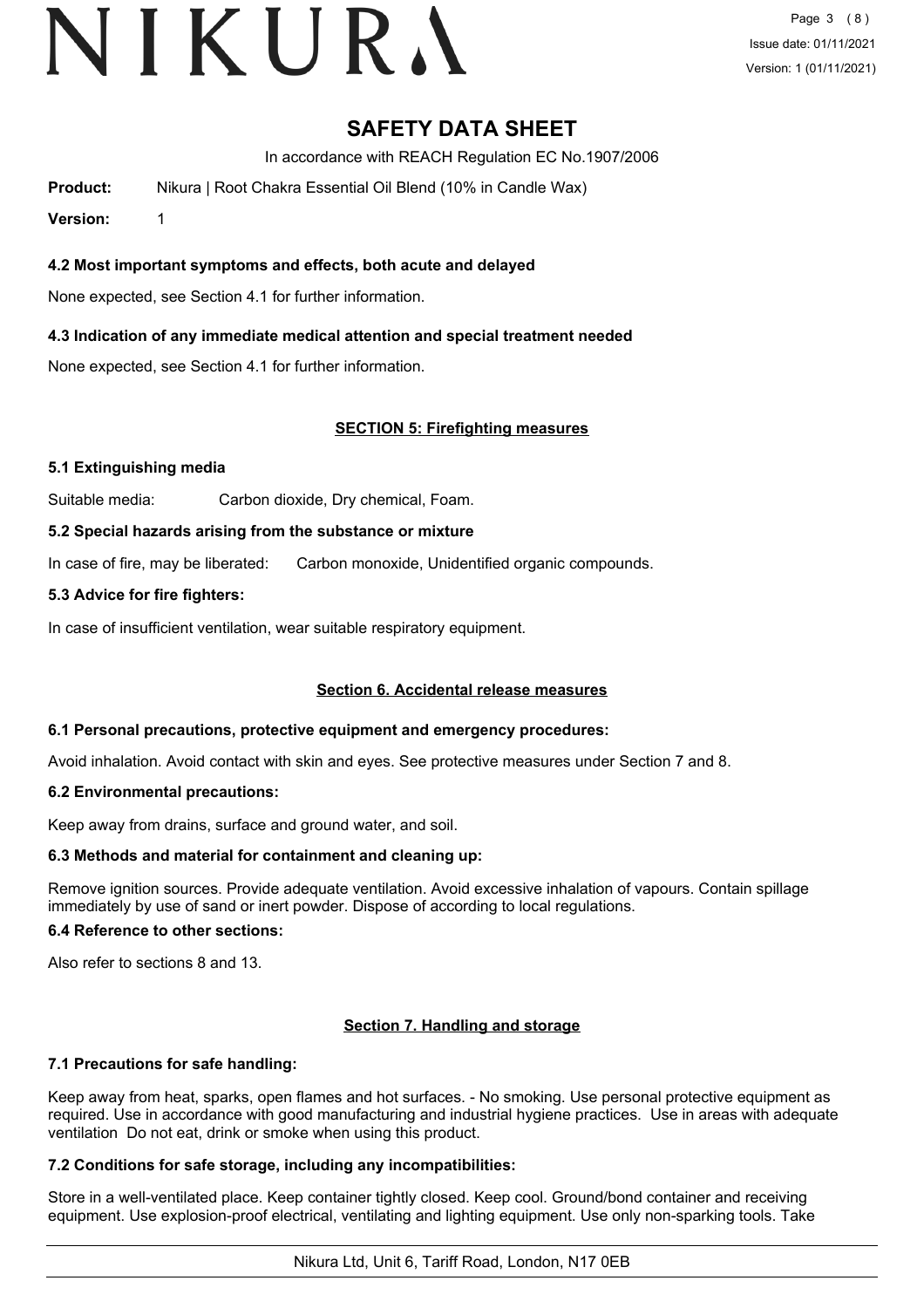# VIKURA

# **SAFETY DATA SHEET**

In accordance with REACH Regulation EC No.1907/2006

**Product:** Nikura | Root Chakra Essential Oil Blend (10% in Candle Wax)

**Version:** 1

precautionary measures against static discharge.

## **7.3 Specific end use(s):**

Candles/Wax Melts: Use in accordance with good manufacturing and industrial hygiene practices.

## **Section 8. Exposure controls/personal protection**

#### **8.1 Control parameters**

Workplace exposure limits: Not Applicable

#### **8.2 Exposure Controls**

**Eye / Skin Protection**

Wear protective gloves/eye protection/face protection

#### **Respiratory Protection**

Under normal conditions of use and where adequate ventilation is available to prevent build up of excessive vapour, this material should not require special engineering controls. However, in conditions of high or prolonged use, or high temperature or other conditions which increase exposure, the following engineering controls can be used to minimise exposure to personnel: a) Increase ventilation of the area with local exhaust ventilation. b) Personnel can use an approved, appropriately fitted respirator with organic vapour cartridge or canisters and particulate filters. c) Use closed systems for transferring and processing this material.

Also refer to Sections 2 and 7.

#### **Section 9. Physical and chemical properties**

#### **9.1 Information on basic physical and chemical properties**

| Appearance:                                   | Not determined                               |
|-----------------------------------------------|----------------------------------------------|
| Odour:                                        | Not determined                               |
| <b>Odour threshold:</b>                       | Not determined                               |
| pH:                                           | Not determined                               |
| Melting point / freezing point:               | Not determined                               |
| Initial boiling point / range:                | Not determined                               |
| <b>Flash point:</b>                           | > 200 °C                                     |
| <b>Evaporation rate:</b>                      | Not determined                               |
| Flammability (solid, gas):                    | Not determined                               |
| Upper/lower flammability or explosive limits: | Product does not present an explosion hazard |
| Vapour pressure:                              | Not determined                               |
| Vapour density:                               | Not determined                               |
| <b>Relative density:</b>                      | Not determined                               |
| Solubility(ies):                              | Not determined                               |
| Partition coefficient: n-octanol/water:       | Not determined                               |
| Auto-ignition temperature:                    | Not determined                               |
|                                               |                                              |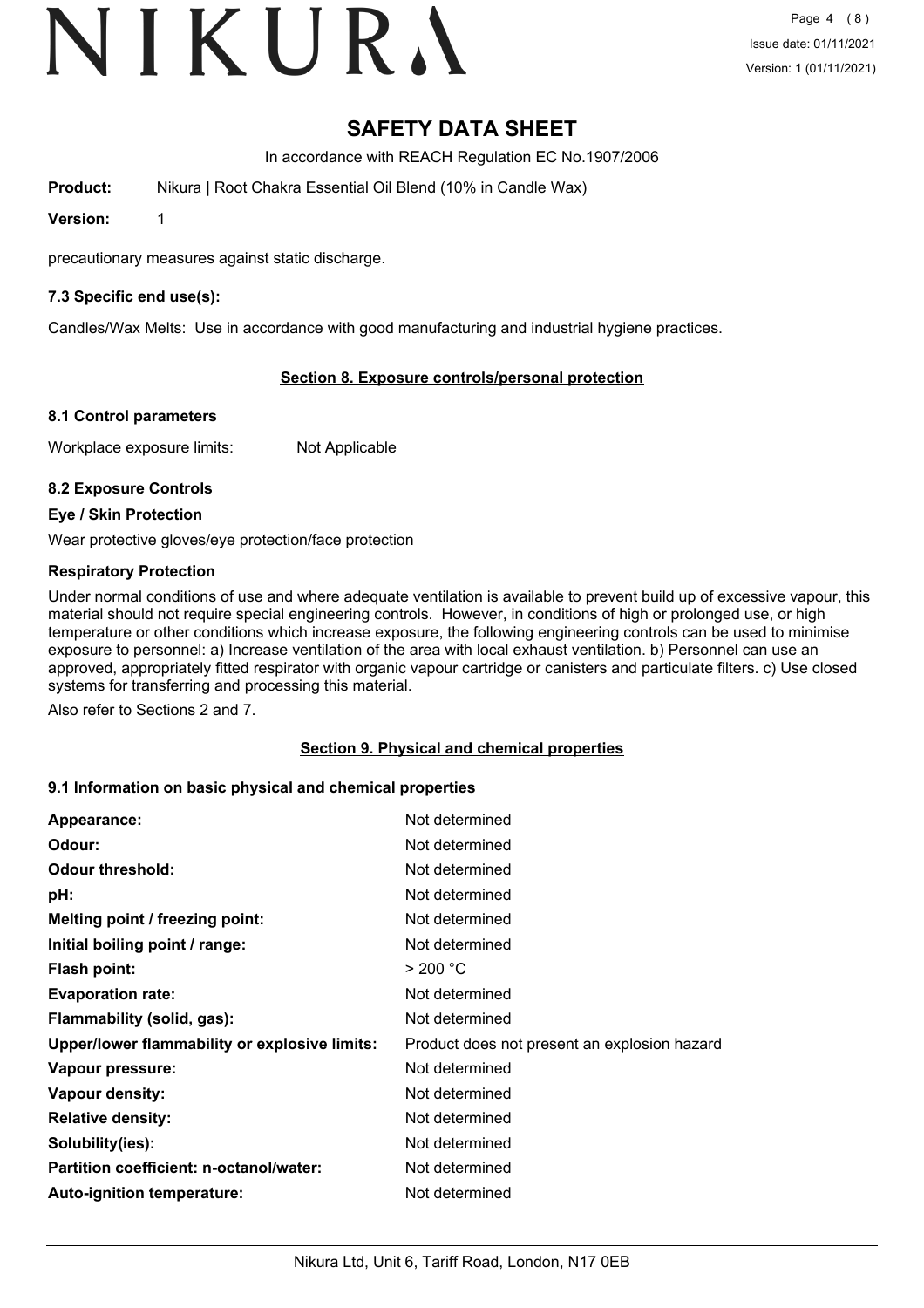# **SAFETY DATA SHEET**

In accordance with REACH Regulation EC No.1907/2006

**Product:** Nikura | Root Chakra Essential Oil Blend (10% in Candle Wax)

**Version:** 1

**Decomposition temperature:** Not determined **Viscosity:** Not determined **Explosive properties:** Not expected **Oxidising properties:** Not expected

**9.2 Other information:** None available

# **Section 10. Stability and reactivity**

## **10.1 Reactivity:**

Presents no significant reactivity hazard, by itself or in contact with water.

## **10.2 Chemical stability:**

Good stability under normal storage conditions.

## **10.3 Possibility of hazardous reactions:**

Not expected under normal conditions of use.

## **10.4 Conditions to avoid:**

Avoid extreme heat.

#### **10.5 Incompatible materials:**

Avoid contact with strong acids, alkalis or oxidising agents.

#### **10.6 Hazardous decomposition products:**

Not expected.

# **Section 11. Toxicological information**

#### **11.1 Information on toxicological effects**

This mixture has not been tested as a whole for health effects. The health effects have been calculated using the methods outlined in Regulation (EC) No 1272/2008 (CLP).

This material does not meet the criteria for classification for health hazards under Regulation (EC) No 1272/2008.

| <b>Acute Toxicity:</b>                    | Based on available data the classification criteria are not met. |
|-------------------------------------------|------------------------------------------------------------------|
| <b>Acute Toxicity Oral</b>                | Not Applicable                                                   |
| <b>Acute Toxicity Dermal</b>              | Not Applicable                                                   |
| <b>Acute Toxicity Inhalation</b>          | Not Available                                                    |
| <b>Skin corrosion/irritation:</b>         | Based on available data the classification criteria are not met. |
| Serious eye damage/irritation:            | Based on available data the classification criteria are not met. |
| <b>Respiratory or skin sensitisation:</b> | Based on available data the classification criteria are not met. |
| Germ cell mutagenicity:                   | Based on available data the classification criteria are not met. |
| Carcinogenicity:                          | Based on available data the classification criteria are not met. |
| <b>Reproductive toxicity:</b>             | Based on available data the classification criteria are not met. |
| <b>STOT-single exposure:</b>              | Based on available data the classification criteria are not met. |
| <b>STOT-repeated exposure:</b>            | Based on available data the classification criteria are not met. |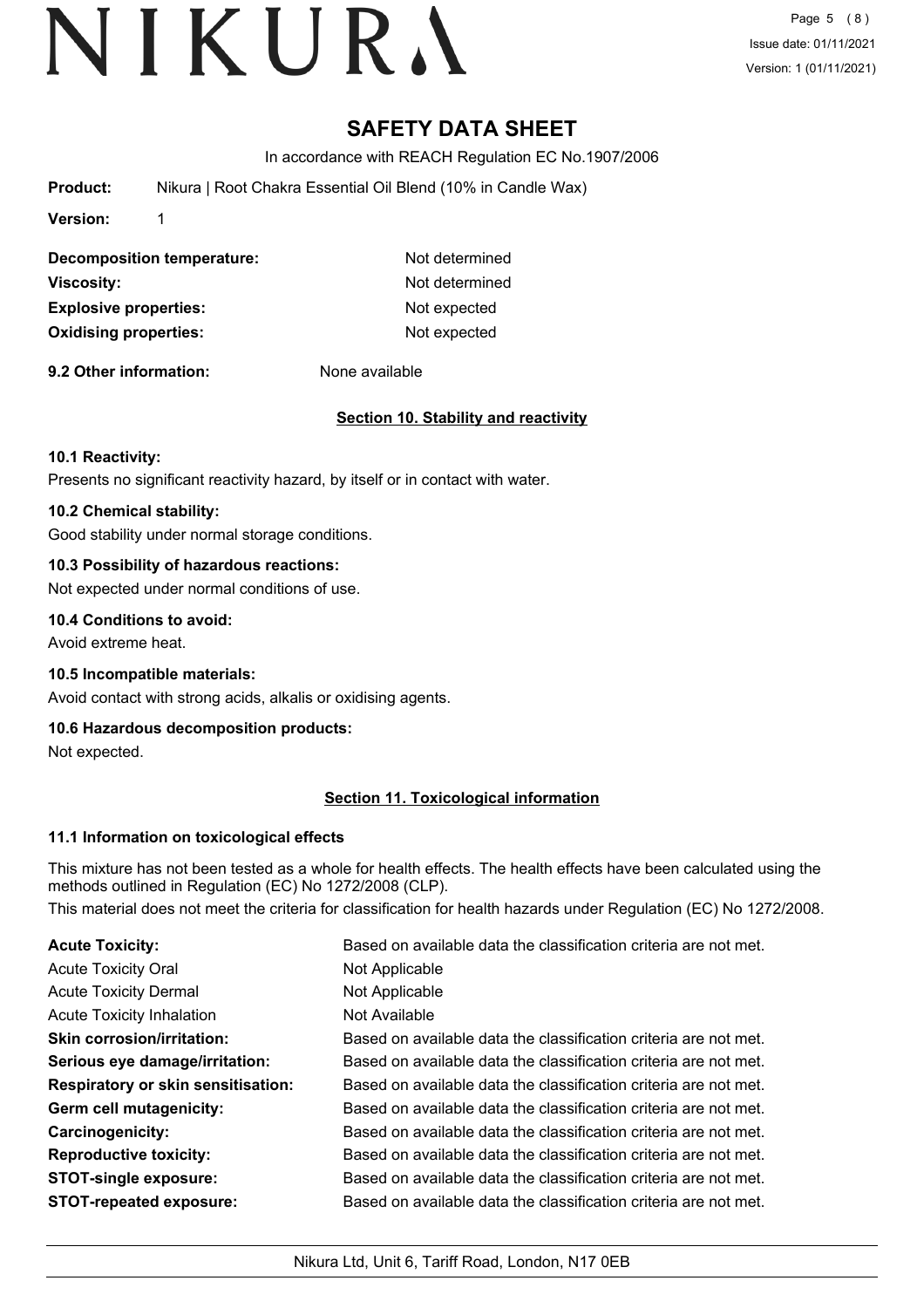# **SAFETY DATA SHEET**

In accordance with REACH Regulation EC No.1907/2006

**Product:** Nikura | Root Chakra Essential Oil Blend (10% in Candle Wax)

**Version:** 1

Aspiration hazard: **Based on available data the classification criteria are not met.** 

# **Information about hazardous ingredients in the mixture**

Not Applicable

Refer to Sections 2 and 3 for additional information.

# **Section 12. Ecological information**

**12.1 Toxicity:**

Toxic to aquatic life with long lasting effects.

- **12.2 Persistence and degradability:** Not available
- **12.3 Bioaccumulative potential:** Not available

**12.4 Mobility in soil:** Not available

# **12.5 Results of PBT and vPvB assessment:**

This substance does not meet the PBT/vPvB criteria of REACH, annex XIII.

**12.6 Other adverse effects:** Not available

## **Section 13. Disposal considerations**

# **13.1 Waste treatment methods:**

Dispose of in accordance with local regulations. Avoid disposing into drainage systems and into the environment. Empty containers should be taken to an approved waste handling site for recycling or disposal.

# **Section 14. Transport information**

| 14.1 UN number:                    | UN3082                                                                               |
|------------------------------------|--------------------------------------------------------------------------------------|
| 14.2 UN Proper Shipping Name:      | ENVIRONMENTALLY HAZARDOUS SUBSTANCE, LIQUID, N.O.S.<br>(alpha-Cedrene, alpha-Pinene) |
| 14.3 Transport hazard class(es):   | 9                                                                                    |
| <b>Sub Risk:</b>                   |                                                                                      |
| 14.4. Packing Group:               | Ш                                                                                    |
| <b>14.5 Environmental hazards:</b> | This is an environmentally hazardous substance.                                      |
| 14.6 Special precautions for user: | None additional                                                                      |
|                                    |                                                                                      |

**14.7 Transport in bulk according to Annex II of MARPOL73/78 and the IBC Code:**

Not applicable

# **Section 15. Regulatory information**

# **15.1 Safety, health and environmental regulations/legislation specific for the substance or mixture** None additional

# **15.2 Chemical Safety Assessment**

A Chemical Safety Assessment has not been carried out for this product.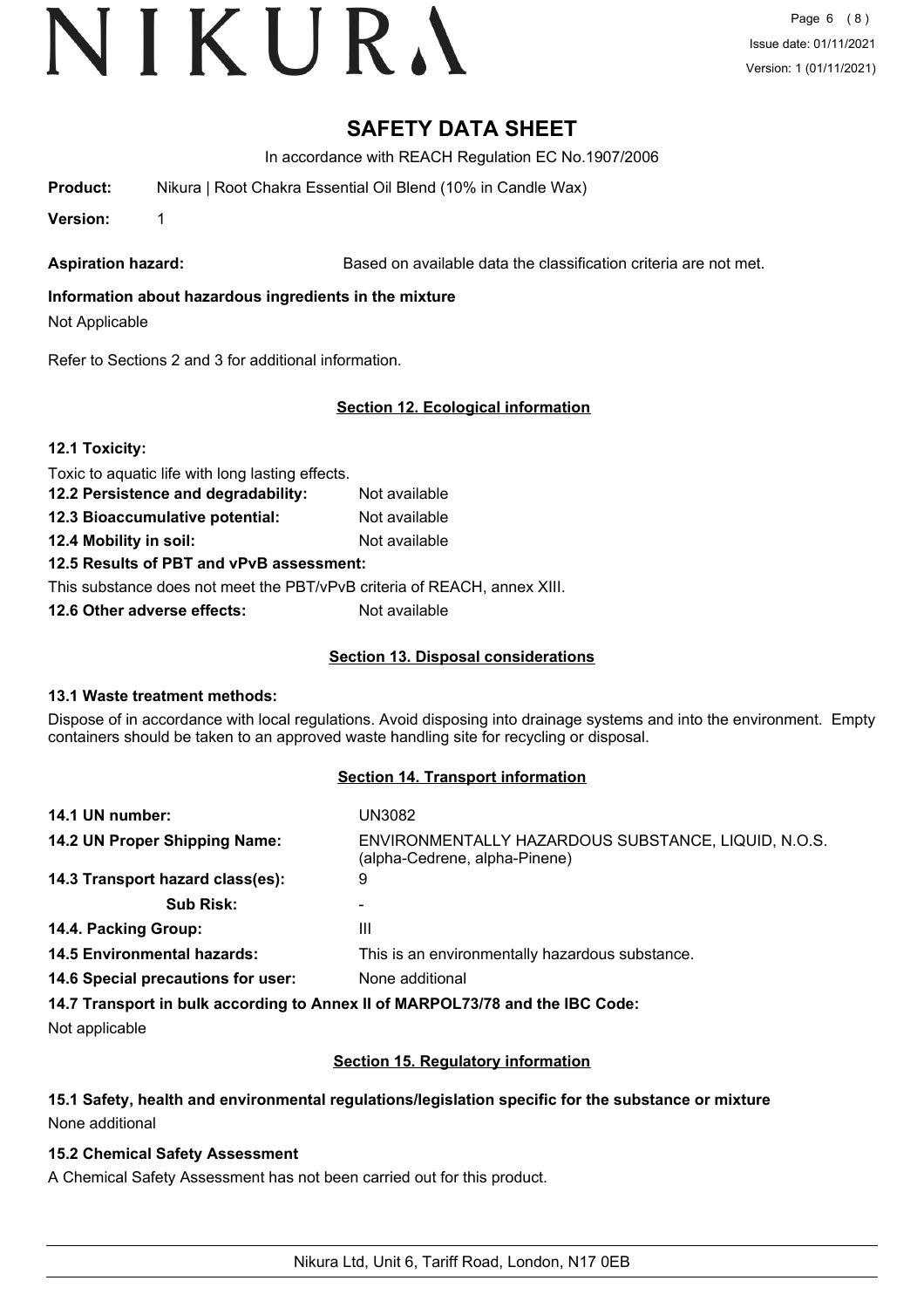Page 7 (8) Issue date: 01/11/2021 Version: 1 (01/11/2021)

# **SAFETY DATA SHEET**

In accordance with REACH Regulation EC No.1907/2006

| <b>Product:</b> | Nikura   Root Chakra Essential Oil Blend (10% in Candle Wax) |
|-----------------|--------------------------------------------------------------|
| <b>Version:</b> |                                                              |

|                                 | Section 16. Other information |
|---------------------------------|-------------------------------|
| <b>Concentration % Limits:</b>  | EH C2=66.56% EH C3=6.66%      |
| <b>Total Fractional Values:</b> | EH C2=1.50 EH C3=15.02        |

**Key to revisions:**

Not applicable

# **Key to abbreviations:**

| Abbreviation      | <b>Meaning</b>                                                                                             |
|-------------------|------------------------------------------------------------------------------------------------------------|
| Acute Tox, 4      | Acute Toxicity - Oral Category 4                                                                           |
| Aquatic Acute 1   | Hazardous to the Aquatic Environment - Acute Hazard Category 1                                             |
| Aquatic Chronic 1 | Hazardous to the Aquatic Environment - Long-term Hazard Category 1                                         |
| Aquatic Chronic 4 | Hazardous to the Aquatic Environment - Long-term Hazard Category 4                                         |
| Asp. Tox 1        | <b>Aspiration Hazard Category 1</b>                                                                        |
| Flam. Liq. 3      | Flammable Liquid, Hazard Category 3                                                                        |
| H226              | Flammable liquid and vapour.                                                                               |
| H302              | Harmful if swallowed.                                                                                      |
| H304              | May be fatal if swallowed and enters airways.                                                              |
| H315              | Causes skin irritation.                                                                                    |
| H317              | May cause an allergic skin reaction.                                                                       |
| H410              | Very toxic to aquatic life with long lasting effects.                                                      |
| H413              | May cause long lasting harmful effects to aquatic life.                                                    |
| P210              | Keep away from heat, sparks, open flames and hot surfaces. - No smoking.                                   |
| P233              | Keep container tightly closed.                                                                             |
| P240              | Ground/bond container and receiving equipment.                                                             |
| P241              | Use explosion-proof electrical, ventilating and lighting equipment.                                        |
| P242              | Use only non-sparking tools.                                                                               |
| P243              | Take precautionary measures against static discharge.                                                      |
| P261              | Avoid breathing vapour or dust.                                                                            |
| P264              | Wash hands and other contacted skin thoroughly after handling.                                             |
| P270              | Do not eat, drink or smoke when using this product.                                                        |
| P272              | Contaminated work clothing should not be allowed out of the workplace.                                     |
| P273              | Avoid release to the environment.                                                                          |
| P280              | Wear protective gloves/eye protection/face protection.                                                     |
| P301/310          | IF SWALLOWED: Immediately call a POISON CENTER or doctor/physician.                                        |
| P302/352          | IF ON SKIN: Wash with plenty of soap and water.                                                            |
| P303/361/353      | IF ON SKIN (or hair): Remove/take off immediately all contaminated clothing. Rinse skin with water/shower. |
| P330              | Rinse mouth.                                                                                               |
| P331              | Do not induce vomiting.                                                                                    |
| P333/313          | If skin irritation or rash occurs: Get medical advice/attention.                                           |
| P362              | Take off contaminated clothing and wash before reuse.                                                      |
|                   |                                                                                                            |